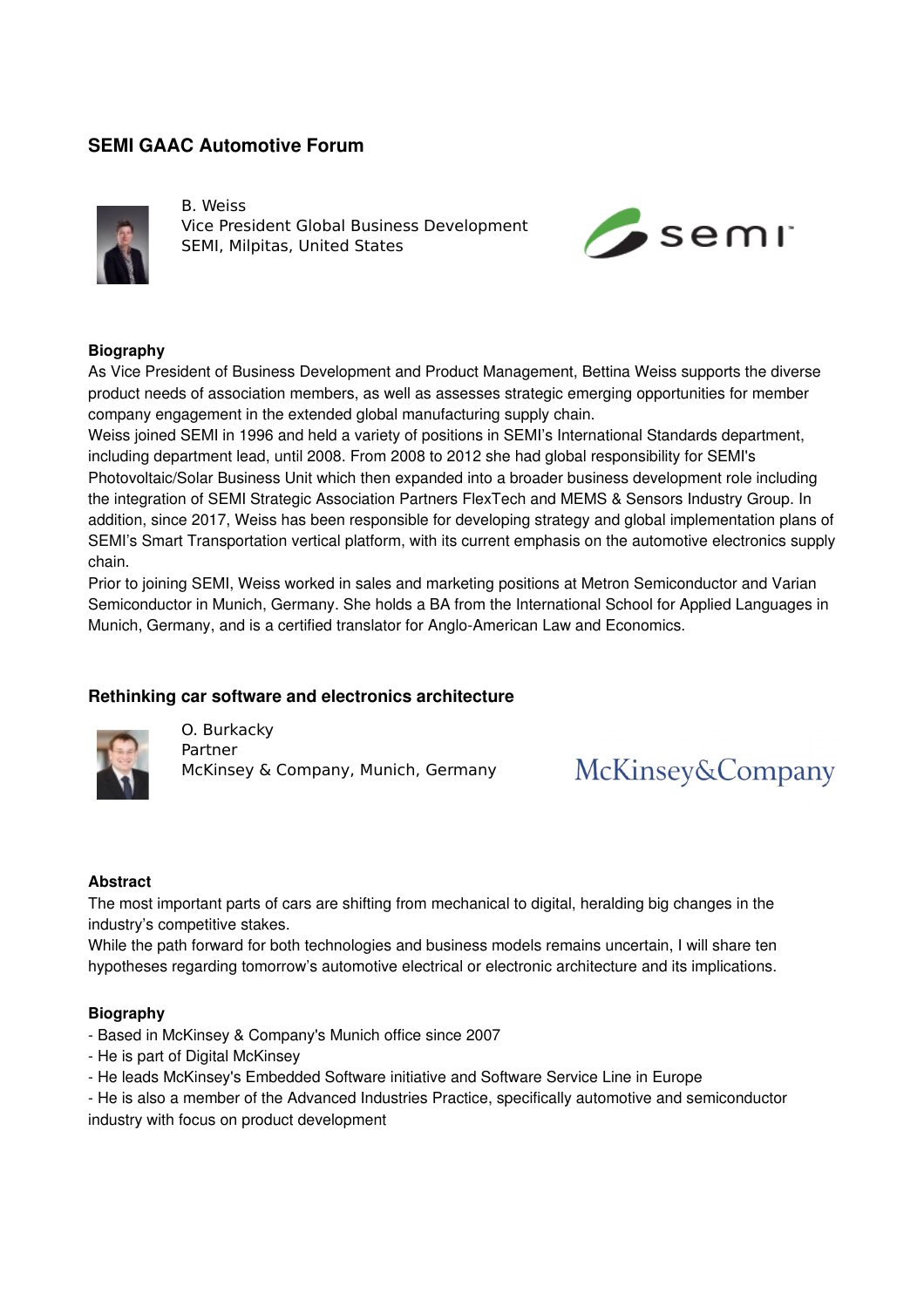## **A modular and scalable approach for autonomous driving**



K. Wang Director, ADAS Technology Visteon, Karlsruhe, Germany



### **Abstract**

Technology development drives the realization of autonomous driving. Complexity, diversity and costefficiency are the main challenges. A platform with modularity and scalability is key to shorten time to market and to enable future reusability.

#### **Biography**

As director of ADAS technology, Kai Wang is responsible for providing overall leadership in ADAS Architecture, establishing and maintaining technology roadmaps and representing all key technology disciplines in Visteon. He is one of the key contributors of DriveCore™ concept which is a unique, open, scalable centralized domain controller for autonomous driving. Before DriveCore™, he was system architect and key contributor of SmartCore™, the industry-first automotive grade cockpit domain controller solution offered by Visteon. Before joining Visteon, he focused on core R&D area in mobile communication, connectivity and ASIC design in world leading technology companies, such as Nokia and Datang.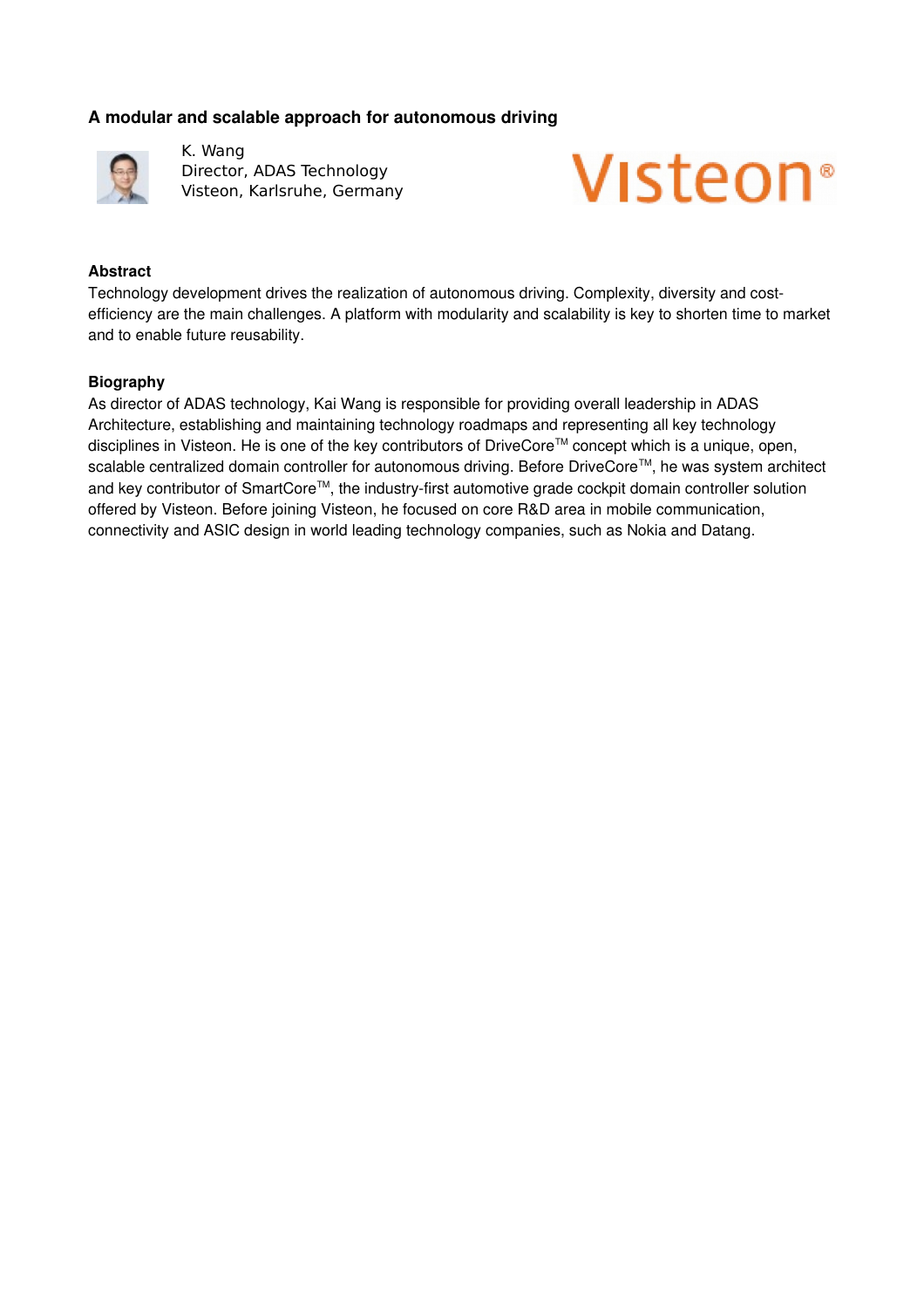### **Driving automotive Innovation – comprehensive design**



B. Huhnke Vice President Automotive Strategy SYNOPSYS, Mountain View, United States

# **SYNOPSYS®**

#### **Abstract**

What an exciting time we live in: self-driving cars, fully electric and always connected to the internet to provide the user a seamless transportation experience. Many announcements around the mobile phone on wheels have been made. Some of the most exciting innovations happening in our cars: cars are becoming our co-pilots as intelligent technologies make them safe and secure, more comfortable, and more autonomous. And with full connectivity the car becomes the new gold mine, a big data collector processing real time traffic data and millions of miles per day.

To enable smart, connected and autonomous vehicles, the car's electronic architecture, its supporting soft and hardware design and release processes must be adjusted. Any failure in the field results in very high cost and liability to the car manufacturer. Requirements for a robust, comprehensive design of a fault tolerant system must be newly formulated. A holistic view of the system failure rate along the supply chain, lifecycle of automotive development and production is necessary. Consequently, robustness, safety, and security of self driving systems must be significantly increased and be monitored continuously.

Robust design begins in the early phase of car concepts. Automotive IP centers of excellence have been created, to ensure automotive compliant intellectual property for faster, smarter, lowenergy chips reducing risk and development time. Automotive SoC design is meeting the highest safety integrity levels (ASIL) providing ADAS IP as design basis for the new advanced driver assistants architecture. By providing a simulation platform based on the processor models, early virtual prototyping, emulation, and functional verification from modelling to test bench deployment becomes possible. Software experts will be required to ensure fault tolerant, highly reliable, functionally safe and secure software along the automotive lifecycle.

#### **Biography**

Dr. Burkhard Huhnke is the Vice President of Automotive Strategy at Synopsys. He joined Synopsys earlier this year. Prior to Synopsys, he was SVP of Product Innovation & E-Mobility at VW, based in Silicon Valley. He was responsible for synchronizing VW's innovation activities and alliances to identify new concept ideas, business models and partners in the US and had end-to-end ownership of the electric vehicle platform in North America. Prior to that, he held several positions both in the US and Germany, including Senior GM, Electronics System Integration and Whole Vehicle Integration. Dr. Huhnke studied electrical engineering, at the University of Braunschweig. His dissertation about optical distance measurement was awarded with the International Measurement Prize.

Dr. Huhnke serves as Research Fellow the Hult Business School in San Francisco, and is a member of the Board of Advisors at the College of Engineering at University of Tennessee Knoxville and at the College of Engineering and Computer Science at University of Tennessee Chattanooga.